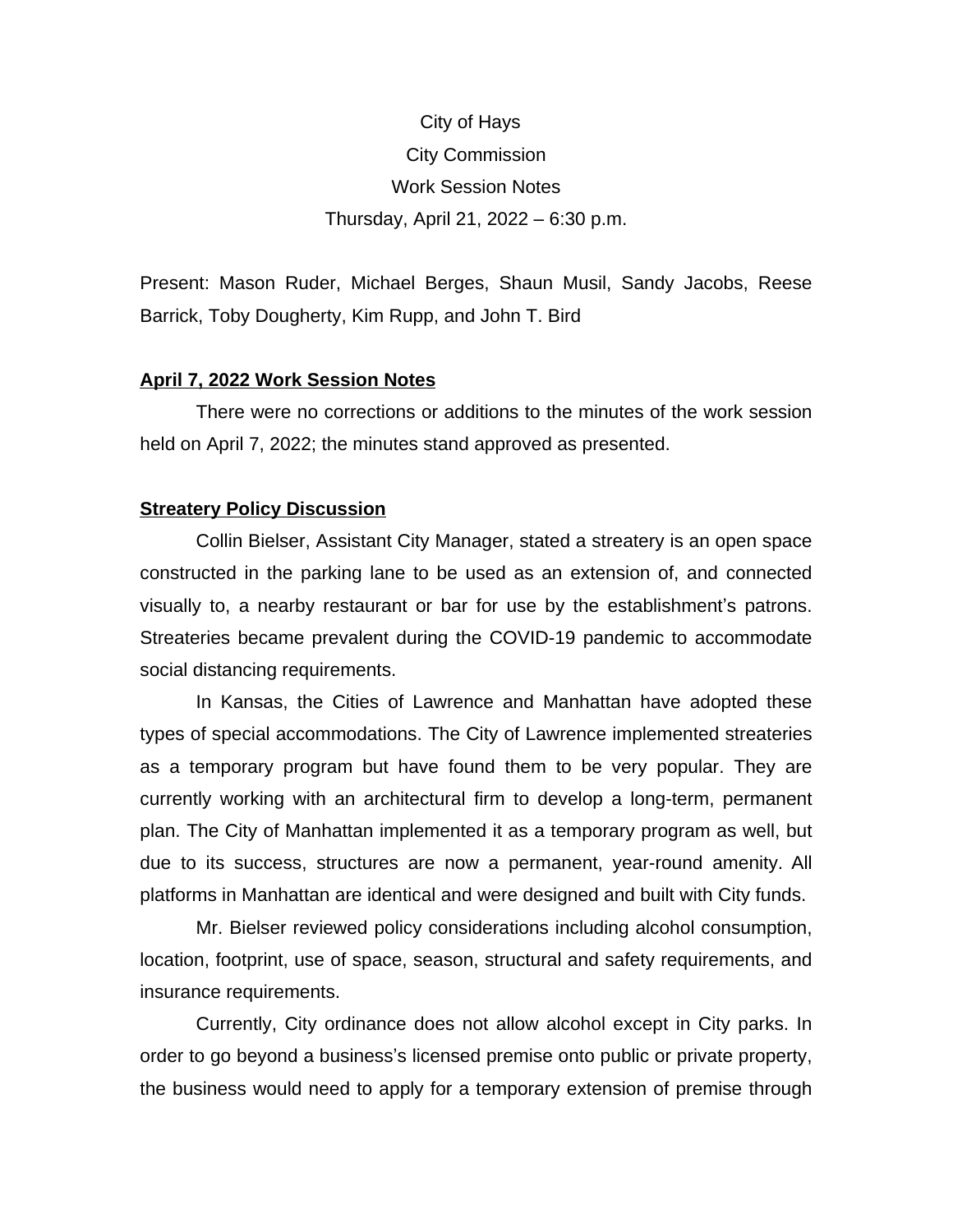the State. The City would need to approve a new ordinance allowing consumption of alcohol on public property.

If streateries are allowed, staff recommends that whatever is allowed to be served in the adjacent business be allowed in the streatery. This does not require added enforcement responsibility by the City. If alcohol is allowed, the businesses would have to comply with State Alcohol Beverage Control (ABC) regulations. ABC requirements include:

- The area must be marked by a three-dimensional obstacle. The three-dimensional obstacle does not need to be continuous.
- Gaps cannot be more than five feet in distance.
- Where a gap exists, a clear line of demarcation must be indicated on the ground.

Justin Whyte, (ABC) Enforcement Agent, explained how state liquor laws apply to streateries and answered questions regarding structural and barricade requirements. He stated a customer would not be allowed to walk between streateries with an alcoholic beverage. Commissioner Ruder asked who would enforce that. Mr. Whyte explained that if an enforcement agent is in town, they would enforce it, but it is up to the establishment to police themselves. He clarified that it is not the customer who will get in trouble if this happens, it is the licensee.

Commissioner Jacobs stated she loves outdoor dining and suggested a trial program.

Commissioner Musil, who owns the downtown Paisley Pear Wine Bar, Bistro, and Market, wondered if the investment costs would be worth it to the restaurant and bars. If an ordinance eventually passes, he said he is unsure whether he would create a streatery for his business.

Commissioner Musil stated he had asked the City Attorney if he could join in the discussion regarding streateries since his business has the potential to benefit from this type of program. After consultation, it was determined he could participate in the discussion from a high-level perspective. However, if the City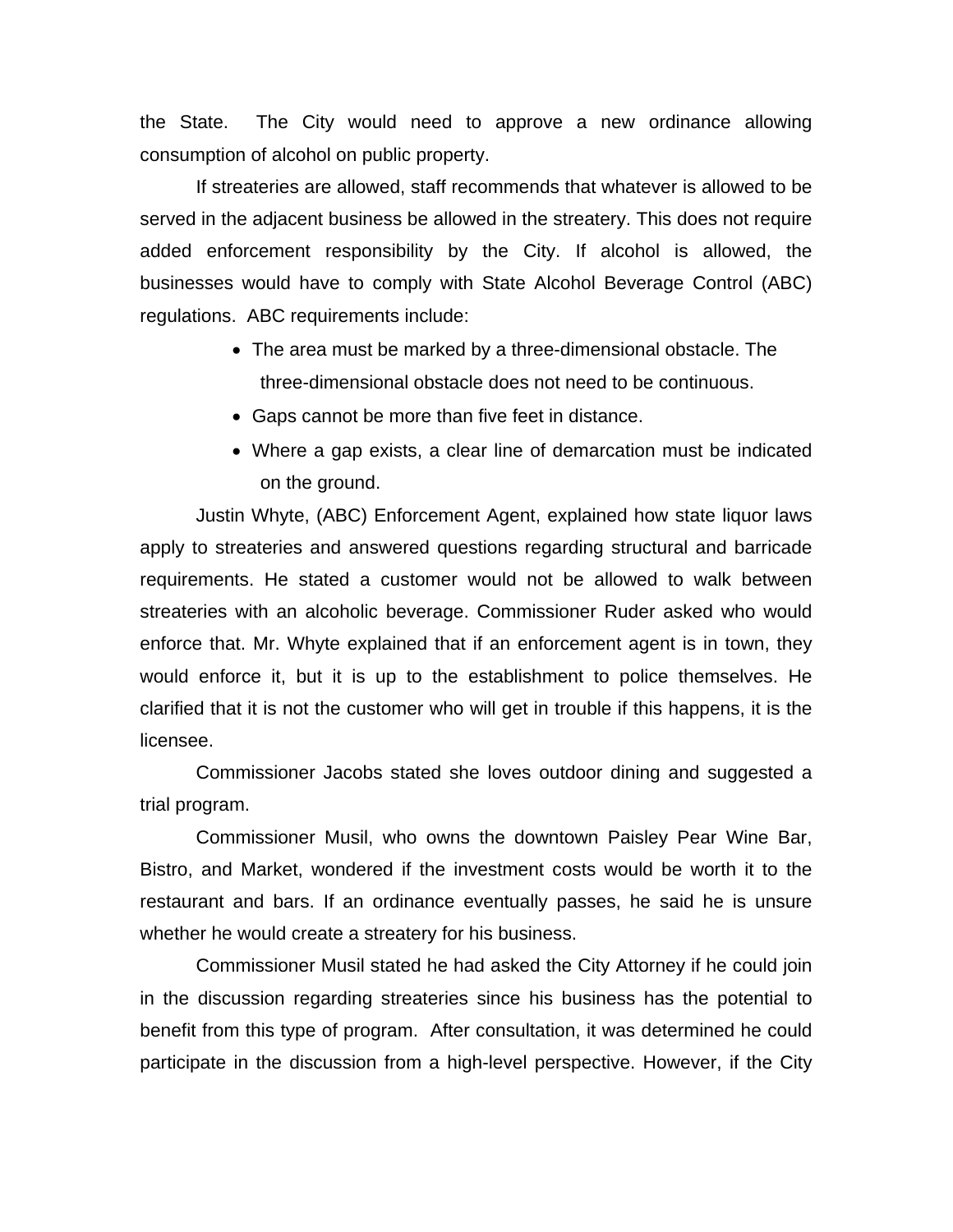would decide to finance the program, like Manhattan, he can't have anything to do with the discussion or policy formation.

Following discussion, the Commissioners agreed to the following initial guidelines for a Streatery Policy:

- Alcohol Consumption: Alcohol would be allowed the business must comply with State ABC regulations.
- Location: Allow anywhere in the City where off-street parking is not available or provided by the business, and the business does not already have access to private property to accommodate outdoor dining.
- Footprint: Allow one parking space per approved business with no buffer zone.
- Use of Space: Limit the use to restaurants and bars.
- Season: April 1<sup>st</sup> through October 31<sup>st</sup>.
- Structural and Safety Requirements: It can be located directly on the pavement or a platform as long as ADA requirements are met. Unacceptable construction materials include wood pallets, snow fence or picket fencing.

Mr. Bielser added that staff is also recommending businesses be required to show proof of insurance. Staff recommends the City Attorney draft proper language and coverage limits to protect the City against any claims that may arise from using public parking stalls as streateries.

A draft policy to allow a one-year streatery pilot program will be brought back to the Commission for further discussion at a future date.

### **2022 Waterline Improvements – Award of Bid**

Jeff Crispin, Director of Water Resources, stated the 2022 Capital Improvement Plan includes projects to upgrade waterlines in various locations around the City. The project includes replacing three 4" water mains in residential areas that have had multiple breaks and quality issues in the past.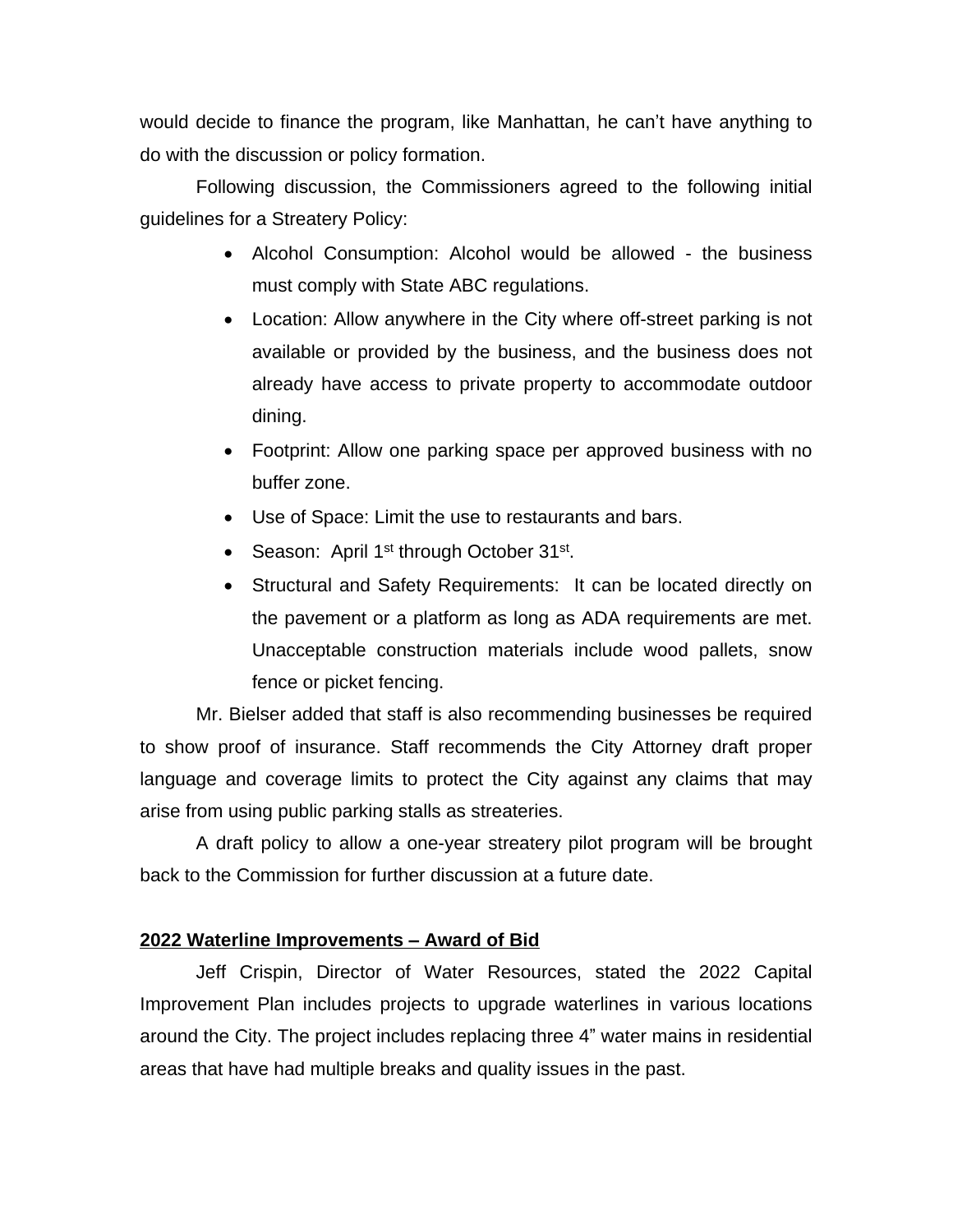Bids were received from three contractors with the low bid coming from J Corp of Hays in the amount of \$673,440.35. A portion of the waterline improvements will need to occur in conjunction with the redevelopment at 2405 Vine Street, the new Scooters location. Rather than J Corp doing this small portion, the contractor redeveloping the site will perform the upgrade and the cost of \$57,090.00 will be reimbursed to Family Blends, LLC.

At the April 28, 2022 Commission meeting, Commissioners will be asked to authorize the City Manager to enter a contract with J Corp in the amount of \$673,440.35 and reimburse Family Blends, LLC in the amount of \$57,090.00, for a total of \$730,530.35 for the construction of the 2022 Waterline Improvements, to be funded from Water Capital.

## **Resolution making Certain Housing Needs Findings and Determinations as to a Proposed RHID – 4th and Fort Street**

Kim Rupp, Director of Finance, stated Turn-Key Properties, LLC., has applied for a Rural Housing Incentive District (RHID). The Developer seeks to construct four structures containing an aggregate total of 36 apartment units to be located at 4th and Fort Street, directly west of the former Washington Elementary School. It is proposed to be a four-unit development with a mix of one and two bedroom apartments along with garages.

Mr. Rupp stated the first step in this process is adopting a Resolution making certain housing needs findings and determinations. Following adoption and publication, the resolution will then be sent to the Kansas Secretary of Commerce for approval to move forward with the RHID creation process and further Commission action.

Total cost of the project is estimated to be \$3,436,000. That includes acquisition cost, construction work as well as soft costs such as architect, loan interest, consultants, developer fees, travel, and appliances. Based on current project cost estimates, the Developer estimates that approximately \$414,550 of the total project costs are RHID-eligible expenses under State law and the City's Economic Development Policy. Those costs eligible for reimbursement would be